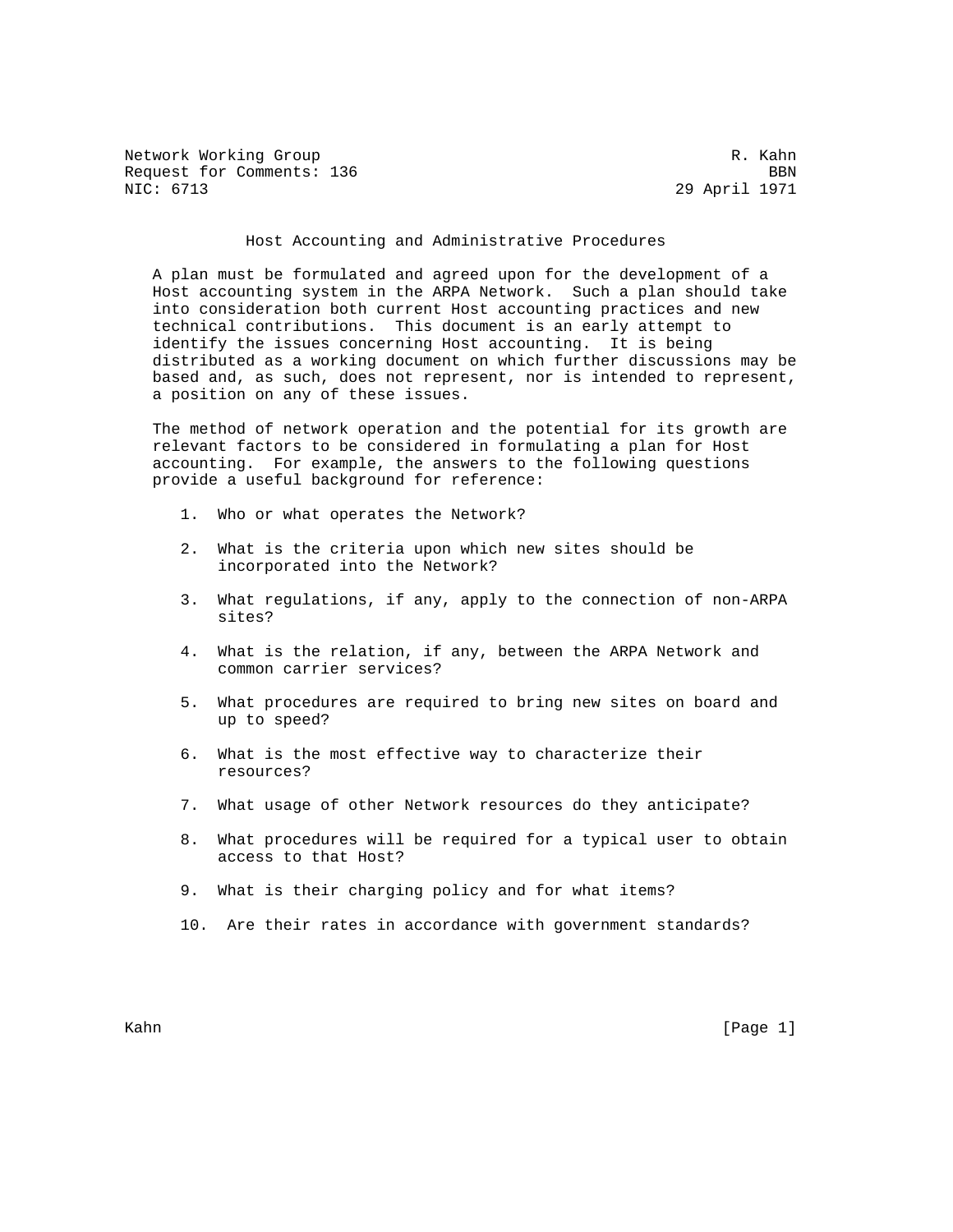Assumptions Regarding the Network

 I have made several assumptions in this presentation that should simplify and, hopefully, clarify the framework in which the accounting issues reside. Any one of these assumptions may be subject to challenge.

- 1. Subnet Considerations
	- 1.1 That some entity, government or private, will undertake to operate the subnet and will act as a cost center for the subnet.
	- 1.2 That the total cost of operating the subnet (equipment, development, maintenance, service and other administrative costs) will be assumed by the cost center which will be reimbursed by the Host sites or directly by ARPA on both a connect and usage basis.
	- 1.3 That the subnet will be initially operated as part of a private government-sponsored resource-sharing network for the use of its participants in obtaining computer services and not as a common carrier for the sale of communication services.
	- 1.4 That both ARPA and non-ARPA supported contractors will eventually be allowed to connect. The use of the subnet may be administered to support resource-sharing activities.
- 2. Host Considerations
	- 2.1 That each serving Host will make arrangements for use of its facilities and arrange to obtain payment either from its own ARPA contract, directly from the using Host, or from the using Host via an intermediate mechanism.
	- 2.2 That each prospective Host site will make available (in some way to be designated) figures on cost of usage for relevant facilities such as cpu, storage, connect time, peripherals, etc. It will further indicate, where appropriate, the status of equipment (such as government-furnished, leased, or privately owned) and whether the rates are in accord with government standards.
	- 2.3 That the implementation of standard automated accounting procedures involving the use of the Network will be deferred until non-automated procedures have been understood and stabilized. Early experimentation in this area is appropriate, however.

Kahn [Page 2]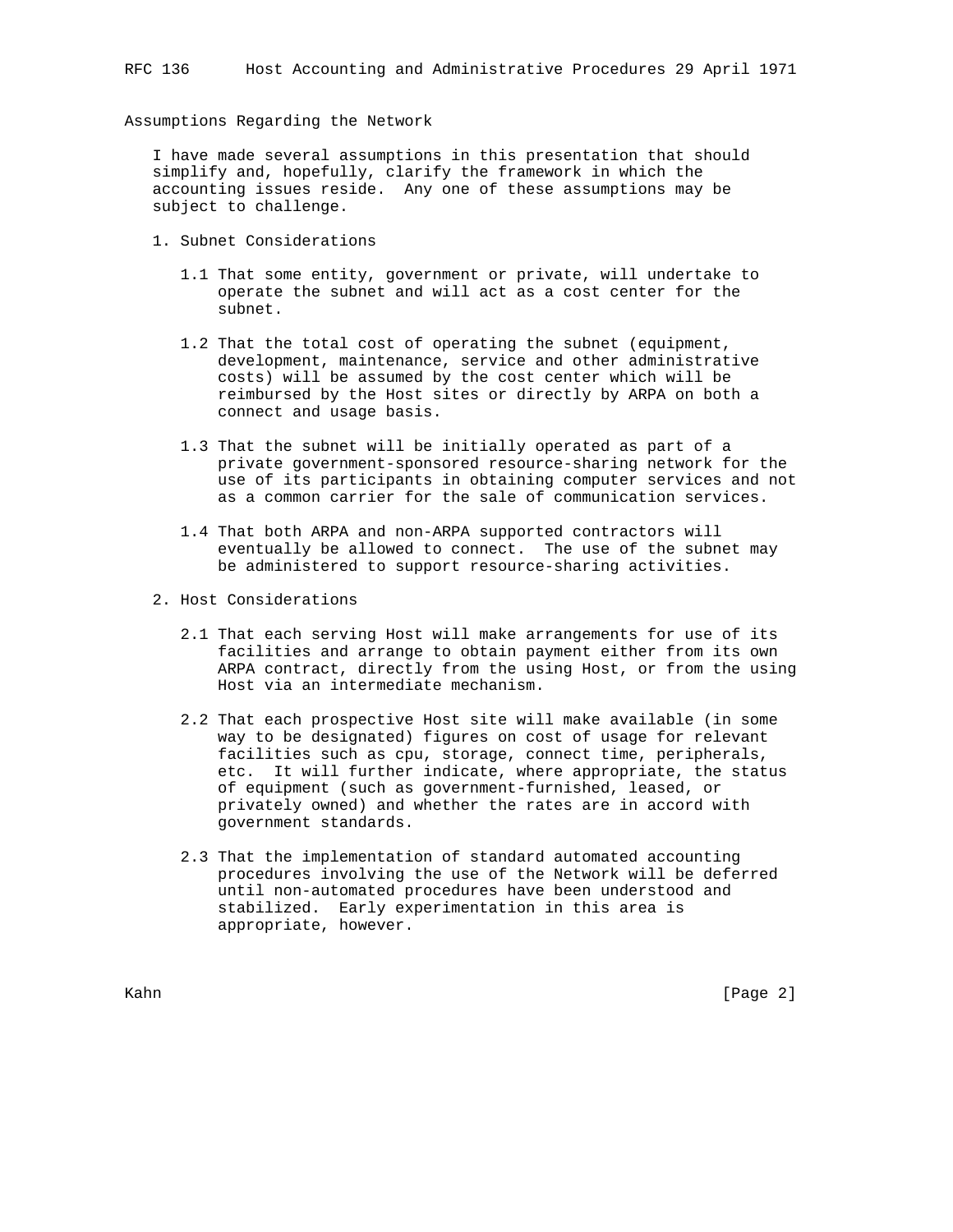- 2.4 That no major change in current Host accounting procedures should be required initially.
- 3. Both Host and Subnet Considerations
	- 3.1 That two kinds of traffic into the Network will be measured by the network, namely traffic to Hosts at other sites and traffic to Hosts at the same site.
	- 3.2 The Network cost center will record traffic out of each Host but will not initially keep records of traffic on a Host/Host basis or on a link or socket basis. Each Host will be responsible for distributing the cost of Network usage among the appropriate users.
	- 3.3 That some form of duplication, verification, or backup of accounting information may become desirable.
	- 3.4 Understanding the relationship between service, improvement, reliability and cost should be the responsibility of the Network operator, but that feedback from the Host sites in this area is absolutely essential.

Suggested Topics

 The following set of topics are introduced for discussion among the network community.

- 1. Current Practices
	- 1.1 What constitutes current Host accounting procedures? How is it accomplished and what is accounted for?
- 2. Administrative Procedures
	- 2.1 What access arrangements for network users are either planned or envisioned at each site?
	- 2.2 Are security or authenticity provisions required for network usage and if so, what is the nature of that requirement?
	- 2.3 Should Host accounting and network accounting be completely independent of each other or not? If not, in what way should they be made independent?
	- 2.4 What long range billing procedures are desirable?

Kahn [Page 3]